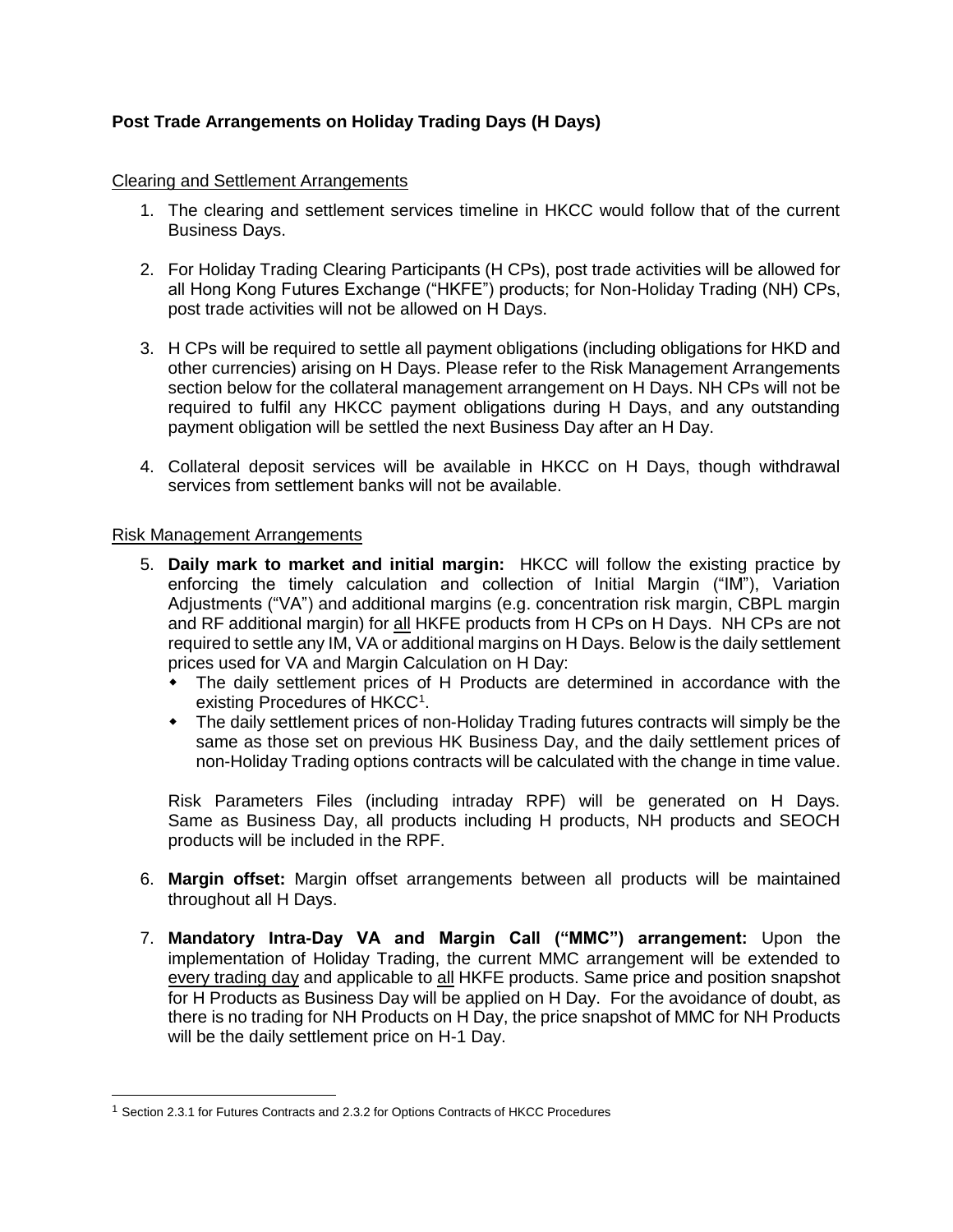- 8. **Holiday margin:** Holiday margin will be applied to (i) all NH Products, and (ii) H Products that are eligible for margin offset with NH Products. All CPs, including both H CPs and NH CPs, are required to settle the holiday margin. For H CPs, any excess collateral released from the reversion back to the normal margin rate is available for withdrawal from 9:00 a.m. on the Business Day after H Day. For NH CPs, any excess collateral released from the reversion of margin rate will be available for withdrawal after MMC calculation (i.e. at around 10:00 a.m.) in the morning, on the Business Day after H Day.
- 9. **Concentration Risk:** The assessment and triggering mechanism of the concentration risk on H Days will follow the existing practice on Business Days. H CPs will be required to settle the concentration risk margin, if any, during H Days. For the avoidance of doubt, H Days will be excluded from the counting of grace period for both H CPs and NH CPs.
- 10. **Capital Based Position Limits ("CBPL"):** The assessment and triggering mechanism of the CBPL on H Days will follow the existing practice on Business Days. H CPs will be required to settle CBPL margin, if any, during H Days. For the avoidance of doubt, it will exclude H Days in counting grace period for both H CPs and NH CPs.

## 11. **Collateral for Margin and VA:**

## a. *Margin:*

HKCC will temporarily suspend the 50-50 collateral rule on H Days in order to allow H CPs to cover their HKD and USD margin requirements with other eligible collateral(s) (where non-cash collateral could satisfy up to 50% of the margin requirement) to meet their margin obligations on H Day. For RMB, JPY and SGD denominated contracts, the current collateral policy would be followed on H Days.

b. *VA:*

l

## (i) On H Day which is HK Public Holiday only

As there is no HKD inter-bank transfer on Hong Kong public holidays due to the absence of HKD Real Time Gross Settlement ("RTGS") on HK Public Holidays, HKCC will collect USD for HKD VA obligation during H Days which is HK Public Holiday. H CPs are required to settle such outstanding HKD obligations after H Days. For the VA obligation of other settlement currencies, including USD, RMB, JPY and SGD, it is required to be fulfilled by the corresponding settlement currency on H Days, which follows the practice on Business Days.

## (ii) On H Day which is HK and US Mutual Holiday

For HK and US mutual holidays, HKCC will allow H CPs to satisfy their HKD / USD VA obligations by any acceptable cash collaterals<sup>2</sup> if H CPs cannot meet all the HKD / USD VA obligations in HKD / USD on HK and US mutual holidays. H CPs are required to pay the corresponding settlement currency back on the first Business Day after an HK and US mutual holiday to replace the amount of acceptable cash collaterals in other currencies utilised during the HK and US mutual holiday. For the avoidance of doubt, if the day after an HK and US mutual holiday is still an H Day but not an HK and US mutual holiday, the arrangement set out above for (i) H Day which is HK public holiday will be applied. For the VA obligation of other settlement

<sup>&</sup>lt;sup>2</sup> Where existing SGD limit as a general collateral (i.e. SGD 25 million per CP) for non-SGD denominated contracts is still in place and will be extended to all holidays.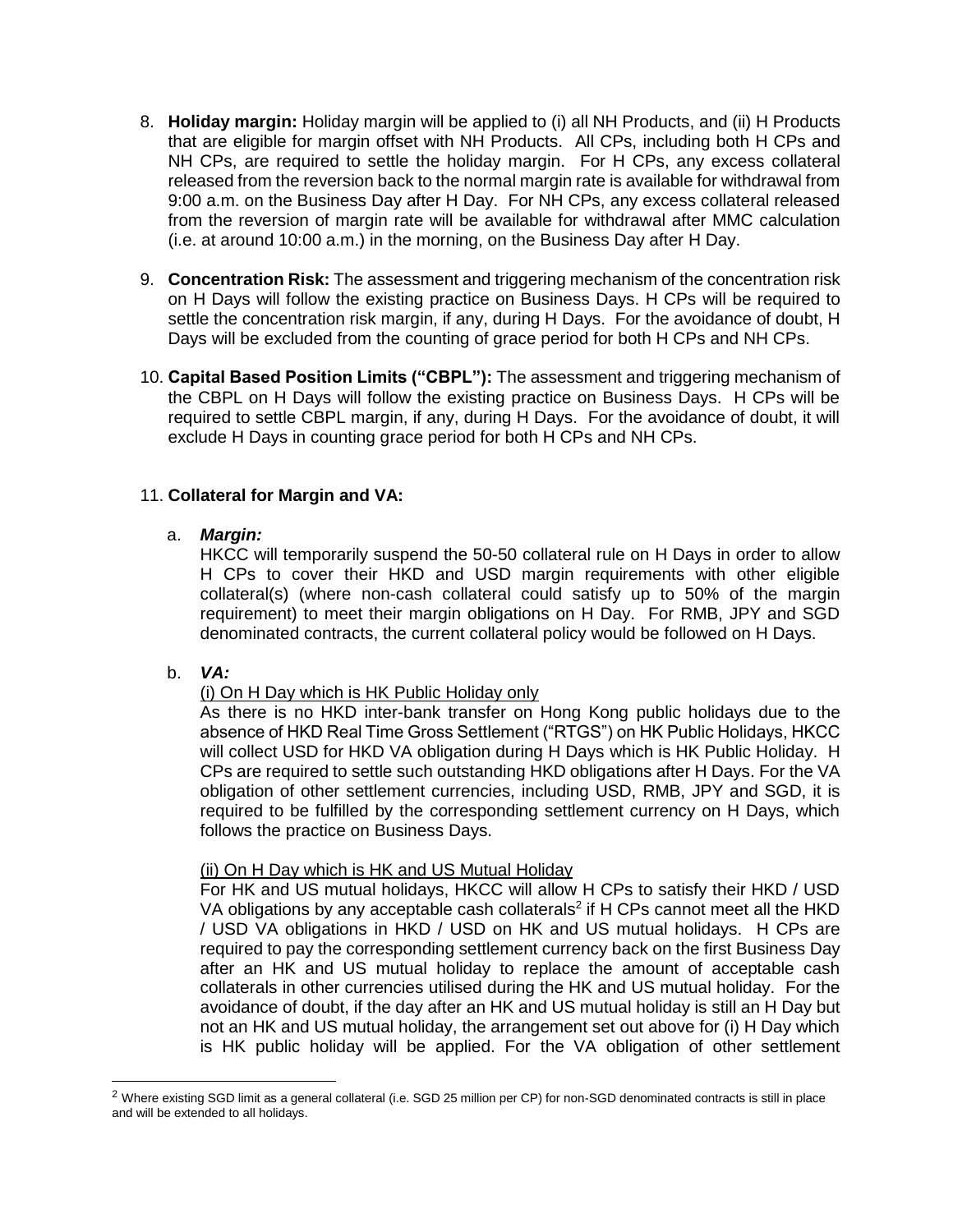currencies, including RMB, JPY and SGD, it is required to be fulfilled by the corresponding settlement currency on H Days, which follows the practice on a Business Day.

The arrangements for margin and VA settlement for H CPs on H Days are summarised below.

|                                              | <b>Margin</b>                                                                                                                                                                                | VA <sup>3</sup>                                                                                                                                                                                                                                                                                                                                                                                                                                                                      |  |
|----------------------------------------------|----------------------------------------------------------------------------------------------------------------------------------------------------------------------------------------------|--------------------------------------------------------------------------------------------------------------------------------------------------------------------------------------------------------------------------------------------------------------------------------------------------------------------------------------------------------------------------------------------------------------------------------------------------------------------------------------|--|
| (i) H Day which is HK Public Holiday only    |                                                                                                                                                                                              |                                                                                                                                                                                                                                                                                                                                                                                                                                                                                      |  |
| <b>HKD</b>                                   | Covered by HKD collateral<br>first, the shortfall can be<br>covered by other cash and<br>non-cash collateral.<br>50-50 collateral rule will be<br>$\qquad \qquad \blacksquare$<br>suspended. | <b>Settled</b><br>in<br>HKD,<br>$\frac{1}{2}$<br>any<br>outstanding balance can be<br>covered by USD on H Days<br>first and paid back in HKD on<br>the first Business Day after H<br>Day ("H+1 Day").                                                                                                                                                                                                                                                                                |  |
| <b>USD</b>                                   | Covered by USD collateral<br>$\qquad \qquad \blacksquare$<br>first, the shortfall can be<br>covered by other cash and<br>non-cash collateral.<br>50-50 collateral rule will be<br>suspended. | Must be settled in USD.<br>$\blacksquare$                                                                                                                                                                                                                                                                                                                                                                                                                                            |  |
| RMB/JPY/<br><b>SGD</b>                       | Same arrangement as on Business Days<br>$\blacksquare$                                                                                                                                       |                                                                                                                                                                                                                                                                                                                                                                                                                                                                                      |  |
| (ii) H Day which is HK and US Mutual Holiday |                                                                                                                                                                                              |                                                                                                                                                                                                                                                                                                                                                                                                                                                                                      |  |
| <b>HKD</b>                                   | Same arrangement as (i)<br>above.                                                                                                                                                            | <b>Settled</b><br>in<br>HKD,<br>any<br>outstanding balance can be<br>covered<br>by<br>other<br>cash<br>collateral <sup>4</sup> first if H CPs cannot<br>the<br><b>HKD</b><br>VA<br>meet<br>all<br>obligations on HK and US<br>mutual holidays and paid back<br>in HKD on H+1 Day.<br>If the next day after HK and US<br>mutual holiday is an H Day<br>which is HK public holiday,<br>follow the same arrangement<br>as stated above for H Day<br>which is HK public holiday<br>only. |  |
| <b>USD</b>                                   | Same arrangement as (i)<br>$\overline{\phantom{a}}$<br>above.                                                                                                                                | Settled<br>USD,<br>in<br>any<br>$\overline{\phantom{a}}$<br>outstanding balance can be<br>covered<br>other<br>by<br>cash                                                                                                                                                                                                                                                                                                                                                             |  |

<sup>&</sup>lt;sup>3</sup> On H Days, H CPs are only liable to cover the VA outstanding balance by other cash collateral if such balance exceeds HKD 1 million.

l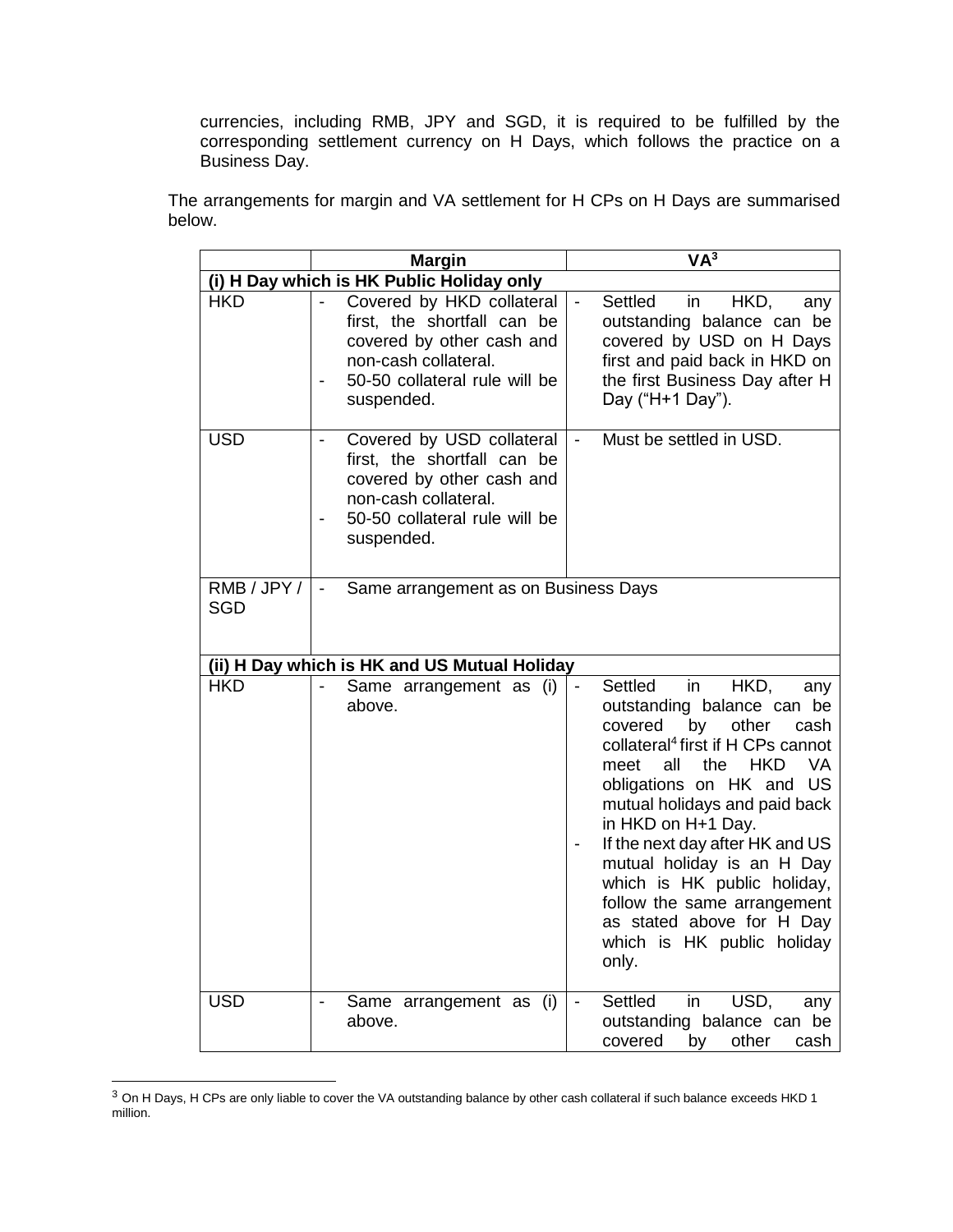|                           |                                      | collateral <sup>4</sup> first if H CPs cannot<br>meet all the USD<br>- VA<br>obligations on HK and US<br>mutual holiday and paid back<br>in USD on the next day.<br>If the next day after HK and US<br>mutual holiday is an H Day<br>which is HK public holiday,<br>follow the same arrangement<br>as stated above for H Day<br>which is HK public holiday<br>only. |
|---------------------------|--------------------------------------|---------------------------------------------------------------------------------------------------------------------------------------------------------------------------------------------------------------------------------------------------------------------------------------------------------------------------------------------------------------------|
| RMB / JPY /<br><b>SGD</b> | Same arrangement as on Business Days |                                                                                                                                                                                                                                                                                                                                                                     |

The haircut rates, which are applied on the non-cash and cash collateral where the currency of the collateral is different from the settlement currency of the contracts, will continue to be applied on H Days.

12. **Reserve Fund (RF):** Should the monthly review fall or an ad hoc review be triggered on an H day, HKCC will calculate the RF based on the latest positions and informs all CPs of their recalculated HKCC Participant Additional Deposits (HPAD) on the first trading day (which is also the Business day) after H Day(s). All CPs are **not** required to settle the HPAD on H Days. The settlement time of HPAD will be maintained on the first Business Day after disseminating notification to all CPs.

Nevertheless, H CPs will be required to settle the RF additional margin (if any) during H Days. For NH CPs, the RF additional margin calculated on the Business Day before H Days is required to be settled on the first Business Day after H Days.

**13. Default Management:** The default management process during an HK public holiday will be similar to the procedures on a Business Day. There will be no separate Reserve Fund tranches for H CPs and NH CPs. For H Products which are not subject to holiday margin, HKCC will perform default management on HK public holidays. For H Products which are subject to holiday margin, the market risk exposure throughout the H Days will be mitigated by the margin collected beforehand, so there will be sufficient resources for HKCC to perform liquidation after H Days. HKCC retains the flexibility to perform liquidation on H Days.

l

<sup>4</sup> Where existing SGD limit as a general collateral (i.e. SGD 25 million per CP) for non-SGD denominated contracts is still in place and will be extended to all holidays.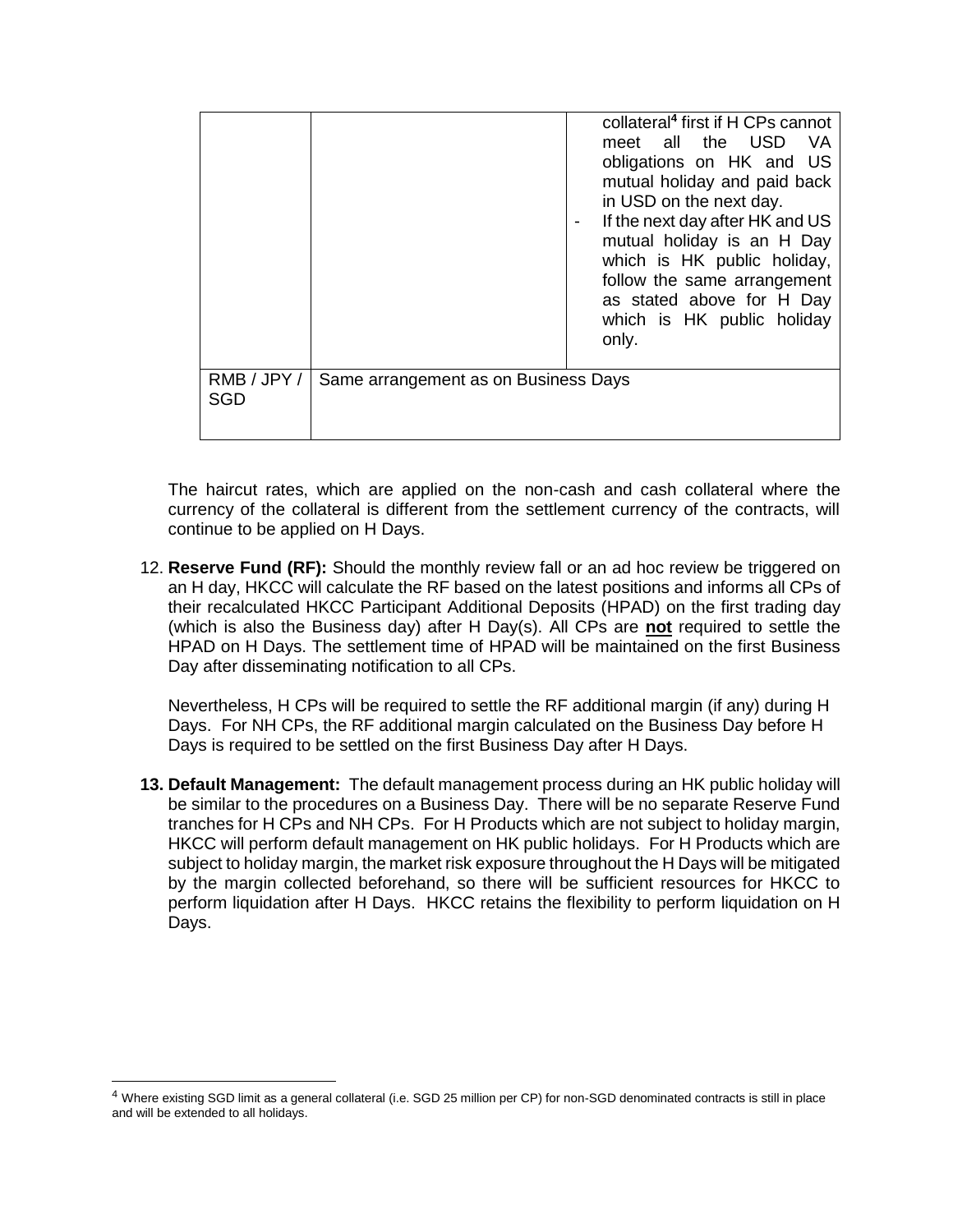# **Recommended risk controls for Holiday Trading Clearing Participants ("H CPs") to manage risk matters arising from Derivatives Holiday Trading**

*The arrangement with appointed settlement bank to facilitate fund transfer and prepare sufficient funding in advance (or credit facilities) to settle all payment obligations during Holiday trading Day ("H Day"):*

- 1. A CP should **have arranged with appointed settlement bank(s) for the service, especially proper e-banking authorisation and limits**, of:
	- a. foreign currency conversion, in particular from HKD and/or any contract currency to USD; and
	- b. inter-bank transfer via Real Time Gross Settlement ("RTGS") for its house and client money between its appointed settlement bank and other banks in Hong Kong, if any.
- 2. A CP should ensure there is sufficient support from **staff with relevant authorisation to conduct the funding transfer on H day**.
- 3. A CP should have arranged pre-funding or credit facilities with appointed settlement bank(s) in advance, for H Day's settlement. The currencies of the **pre-funding or credit facilities should be extended to non-HKD**.
- 4. A CP should have a process to estimate the funding need for meeting its clearing obligation on H day. **The estimate should be at currency level.** As for a Hong Kong holiday, USD is the settlement currency for HKD obligations.
- 5. Based on the funding estimate, a CP should **conduct related currency conversion and inter-bank transfer in advance if CP's sources of funding is from other banks in Hong Kong**.
- 6. Apart from margin and VA obligations, other obligations including Capital Based Position Limit Margin, Concentration Risk Margin and Reserve Fund Additional Margin could be collected on H day. A CP should ensure relevant reports are monitored and sufficient buffer liquidity should be maintained to meet the obligation.